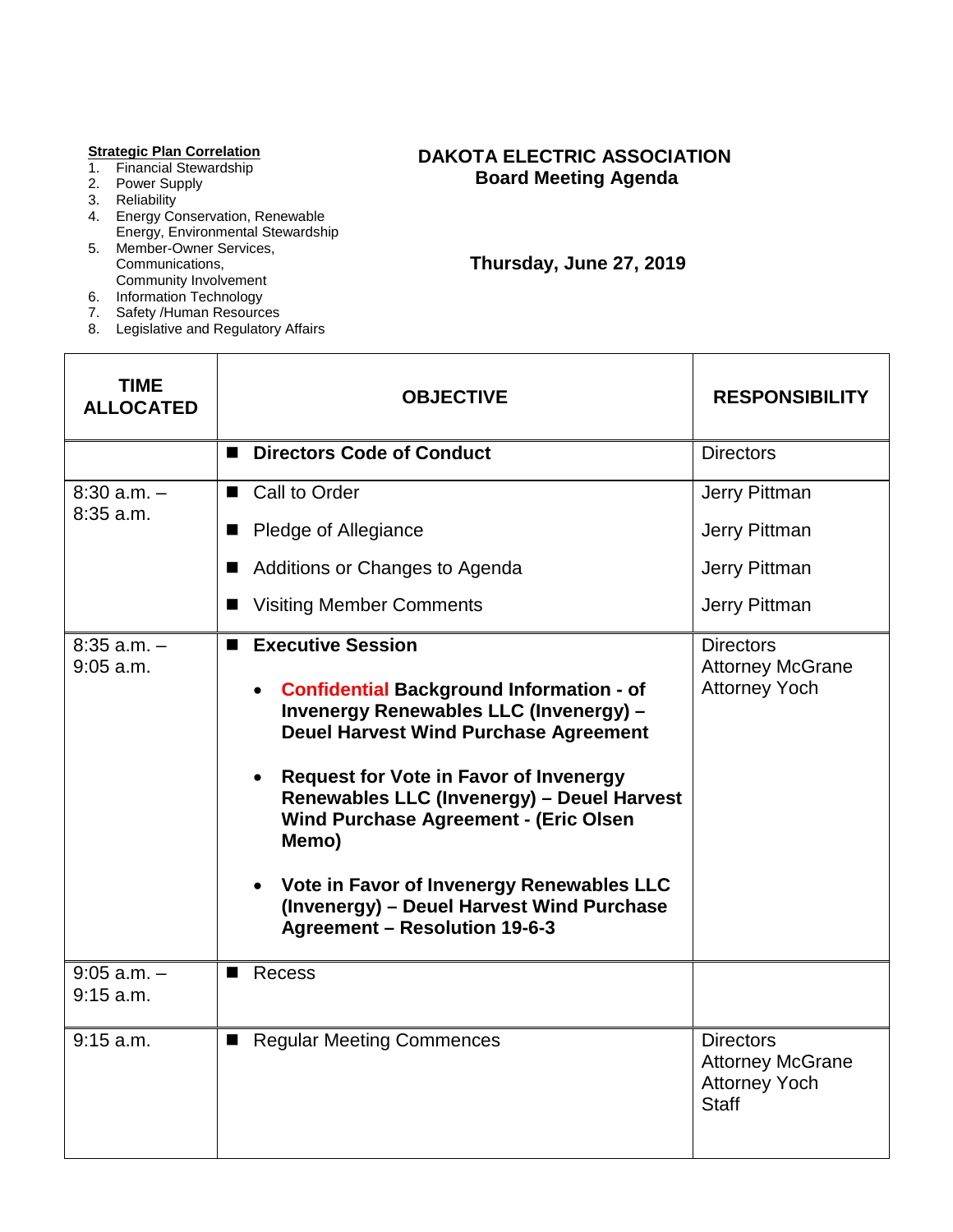# **Strategic Plan Correlation**<br>1. Financial Stewardship

- **Financial Stewardship**
- 2. Power Supply
- 
- 3. Reliability<br>4. Energy Conservation,
- 5. Member-Owner Services, Community Involvement
- 6. Information Technology
- 7. Safety /Human Resources
- 8. Legislative and Regulatory Affairs

### Energy Conservation, **DAKOTA ELECTRIC ASSOCIATION**<br>Renewable Energy, **DAKOTA Board of Directors Meeting** Renewable Energy, **Board of Directors Meeting**<br>
Environmental Stewardship<br> **Renewable Englering**<br> **Board of Directors Meeting** Environmental Stewardship **Thursday, June 27, 2019**

**Agenda Continued** 

| <b>TIME</b><br><b>ALLOCATED</b> | <b>OBJECTIVE</b>                                                                                                                                                                                                                                                                                                                               | <b>RESPONSIBILITY</b>                           |
|---------------------------------|------------------------------------------------------------------------------------------------------------------------------------------------------------------------------------------------------------------------------------------------------------------------------------------------------------------------------------------------|-------------------------------------------------|
| $9:15$ a.m. $-$<br>$9:20$ a.m.  | <b>CONSENT AGENDA - Items for approval - any</b><br>$\blacksquare$<br>item may be pulled for further discussion:<br>→ Minutes of May 30, 2019 Board Meeting<br>→ Attorney's Monthly Fees - Resolution 19-6-1<br><b>Attorney's Monthly Fees</b><br>$\rightarrow$ Recognition of Retiring Employee – Denise<br><b>Hrncir - Resolution 19-6-2</b> |                                                 |
| $9:20$ a.m. $-$<br>$9:40$ a.m.  | ■ President & CEO Report/Strategic Plan                                                                                                                                                                                                                                                                                                        | <b>Greg Miller</b>                              |
| $9:40$ a.m. $-$<br>$9:50$ a.m.  | <b>AGi Update</b><br>■<br><b>AGi Major Milestones Timeline</b><br><b>Budget Update</b>                                                                                                                                                                                                                                                         | <b>Greg Miller</b>                              |
| $9:50$ a.m. $-$<br>10:05 a.m.   | <b>Great River Energy</b><br><b>Big Three</b><br>1. GRE Strategic Planning<br>2. GRE Rate Trajectory<br>3. GRE Communication Transparency<br><b>Great River Energy Board Meeting</b><br><b>Summary and Minutes</b><br><b>Member Manager Report</b>                                                                                             | Clay Van De Bogart<br><b>Margaret Schreiner</b> |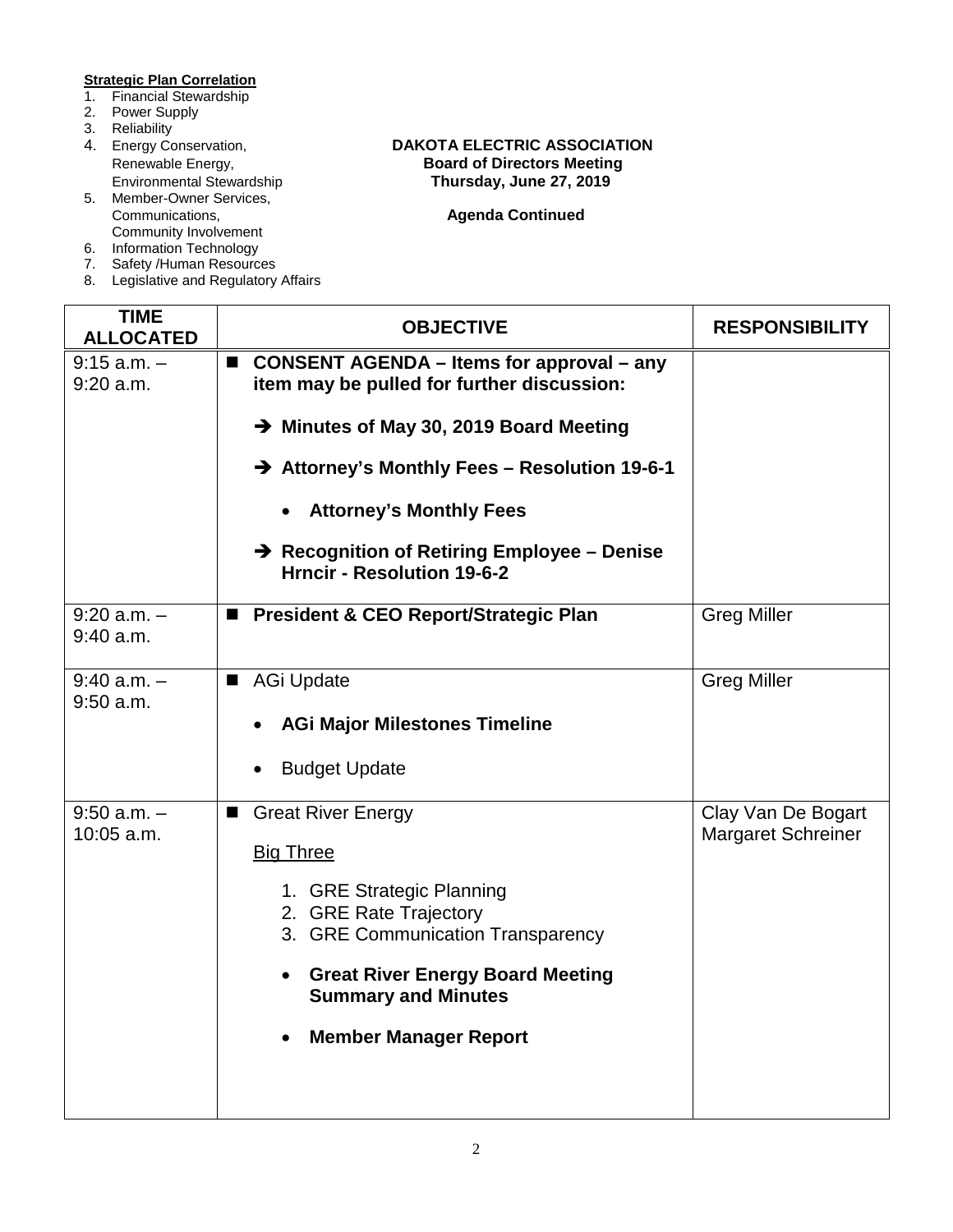# **Strategic Plan Correlation**<br>1. Financial Stewardship

- **Financial Stewardship**
- 2. Power Supply
- 
- 3. Reliability<br>4. Energy Conservation,
- 5. Member-Owner Services, Community Involvement
- 6. Information Technology
- 7. Safety /Human Resources
- 8. Legislative and Regulatory Affairs

### Energy Conservation, **DAKOTA ELECTRIC ASSOCIATION**<br>Renewable Energy, **DAKOTA Board of Directors Meeting** Renewable Energy, **Board of Directors Meeting**<br>
Environmental Stewardship<br> **Renewable Englering**<br> **Board of Directors Meeting** Environmental Stewardship **Thursday, June 27, 2019**

**Agenda Continued** 

| <b>TIME</b><br><b>ALLOCATED</b>  | <b>OBJECTIVE</b>                                                                                       | <b>RESPONSIBILITY</b>                         |
|----------------------------------|--------------------------------------------------------------------------------------------------------|-----------------------------------------------|
|                                  | <b>Committee Minutes</b><br><b>Corporate Services</b>                                                  |                                               |
|                                  | <b>Finance and Audit</b>                                                                               |                                               |
|                                  | <b>Power Supply</b>                                                                                    |                                               |
|                                  | <b>Transmission</b>                                                                                    |                                               |
| $10:05$ a.m. $-$<br>$10:25$ a.m. | <b>Rate Case</b>                                                                                       | Doug Larson                                   |
| $10:25$ a.m. $-$<br>10:30 a.m.   | ■ 2019 Member Appreciation Event Status Report                                                         | Joe Miller                                    |
|                                  | <b>Member Appreciation Volunteer Schedule</b>                                                          |                                               |
| $10:30$ a.m. $-$<br>10:35 a.m.   | ■ Update - Audit Committee Members                                                                     | <b>Directors</b>                              |
| $10:35$ a.m.-<br>10:45 a.m.      | Update on June 15, 2019 Meeting of the Media,<br>$\blacksquare$<br>Messaging and Legislative Committee | Paul Bakken<br><b>Stacy Miller</b>            |
| $10:45$ a.m. $-$<br>10:50 a.m.   | Minnesota Rural Electric Association<br>ш                                                              | Janet Lekson                                  |
|                                  | <b>MREA June 2019 Board Meeting Summary</b><br>$\bullet$                                               |                                               |
| 10:50 $a.m. -$<br>10:55 a.m.     | Attorney<br>■                                                                                          | <b>Attorney McGrane</b>                       |
| $10:55$ a.m. $-$<br>$11:10$ a.m. | <b>Subsidiary Rollup</b>                                                                               | <b>Attorney McGrane</b><br><b>Greg Miller</b> |
| $11:10$ a.m.                     | ■ Staff and Visitors Leave Meeting                                                                     |                                               |